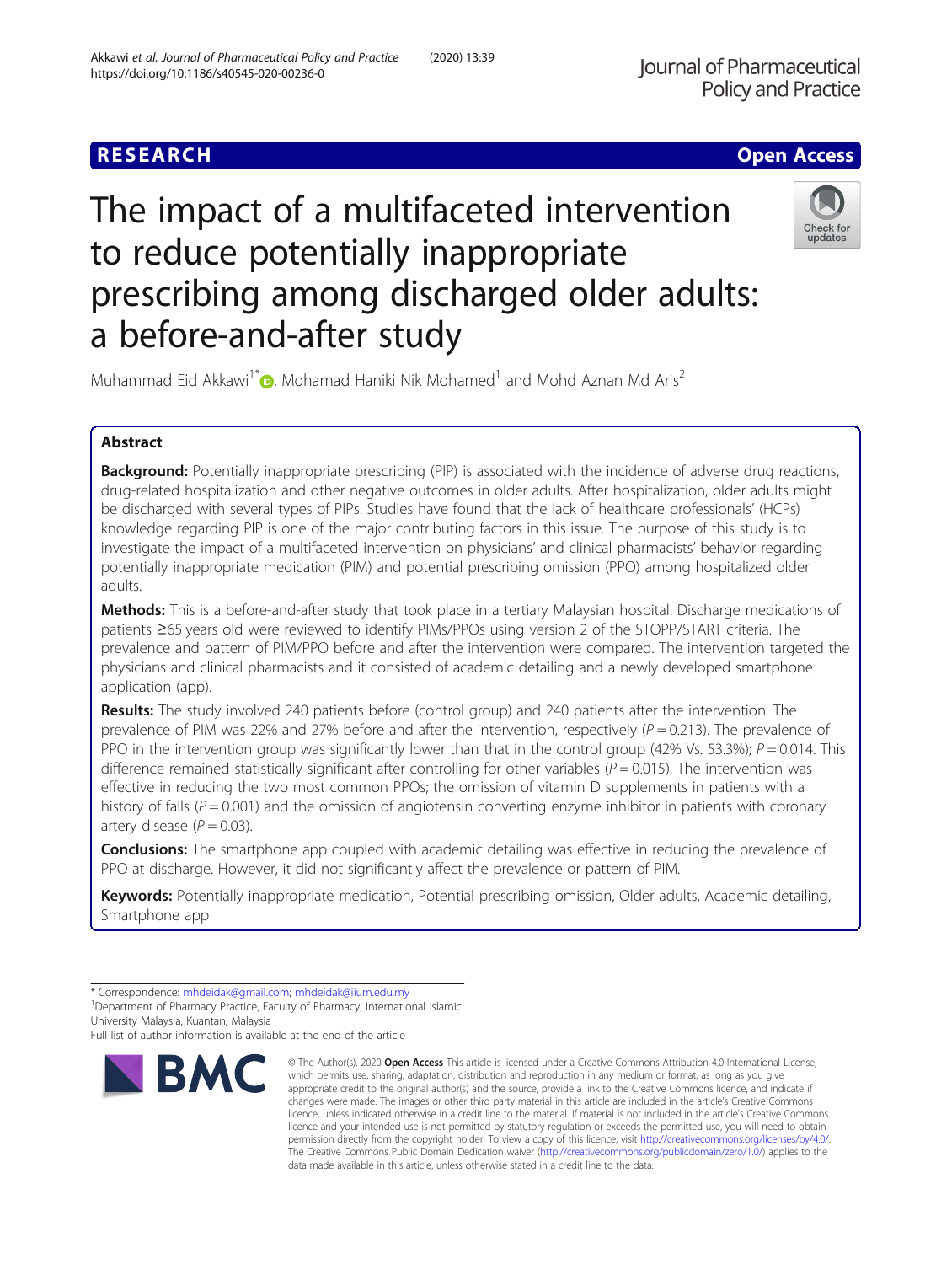## Introduction

Older adults constitute the majority of medicine consumers as the number of diseases increases with age. This fact and other age-related physiological and pathological changes put older adults at higher risk to experiencing adverse drug reactions (ADRs), drug-drug interaction and drug-disease interactions compared to other age groups [\[1](#page-8-0)]. Potentially inappropriate prescribing (PIP) refers to the use of a medication whereby its risks outweigh its benefits or the underuse of a medication that has a valid indication with no contraindication in a particular patient [\[1](#page-8-0)]. Several previously published criteria addressed PIP facilitating healthcare professionals (HCPs) to appropriately prescribe medications for older adults. Beers [[2\]](#page-8-0) and the Screening Tool of Elderly Persons' potentially inappropriate Prescription/ Screening Tool to Alert doctors to Right Treatment (STOPP/START) criteria [[3\]](#page-8-0) are amongst the most commonly used tools around the globe for this purpose. Beers and STOPP criteria address potentially inappropriate medications (PIMs), while START criteria discuss potential prescribing omissions (PPOs). The prevalence of PIP is quite high in older adults, and it is well established that PIP increases the incidence of ADRs and drug related hospitalization in this population [[4](#page-8-0), [5](#page-8-0)]. Hospital admissions should provide a good incentive for HCPs to optimize medications of hospitalized patients. However, PIP incidence is highly reported among discharged older adults [[4,](#page-8-0) [6](#page-8-0), [7\]](#page-8-0) which may be attributed partially to the lack of HCPs' knowledge regarding PIP in older adults [\[8,](#page-8-0) [9\]](#page-8-0).

Educating HCPs is one of the approaches taken to improve the prescription quality and to reduce errors. A generally held belief is that a multifaceted intervention is much more effective than a single intervention in changing HCPs' behavior [\[10\]](#page-8-0). A multifaceted intervention is simply defined as an intervention with more than one component [[11\]](#page-8-0). Interventions with educational components were found to be among the most effective strategies implemented to change HCPs' behavior [[12](#page-9-0)]. Academic detailing, also known as educational outreach, refers to the personal visit of a trained person to HCPs at their surgeries to actively transfer information through presentations [\[12\]](#page-9-0). Academic detailing exhibited consistent positive effects on prescribing when it was applied as a single intervention or as a part of multifaceted interventions [\[13\]](#page-9-0). Another suggested key element for effective intervention is to provide the proposed recommendations at the point of care, where its application simplifies and eases clinical decision making [\[14\]](#page-9-0). A computerized decision support system (CDSS) is a software that analyzes data to help HCPs construct clinical decisions [\[15\]](#page-9-0). CDSS was implemented in different healthcare settings to improve prescribing appropriateness, ADRs and healthcare

utilization while reducing prescription errors [\[16](#page-9-0)–[18](#page-9-0)]. HCPs are increasingly using mobile computer devices (e.g. smartphones) in all healthcare settings which led to an accelerated expansion in the development of medical applications (apps) compatible with these devices [\[19\]](#page-9-0). This provides HCPs with easy access to vast and reliable resources at the point of care helping them make quick and informed clinical decisions. HCPs nowadays are more reliant on electronic resources. It was reported that HCPs spent double the time searching for information on electronic resources compared to printed resources [\[14\]](#page-9-0). The usage of medical apps at the point of care was associated with several positive outcomes from the HCPs' and patients' perspectives. It was reported that the use of mobile medical apps was more convenient for HCPs [[19\]](#page-9-0) and it improved their adherence to guidelines [[20\]](#page-9-0), accuracy, efficacy, productivity, and quality of the clinical decisions made [\[14,](#page-9-0) [21](#page-9-0)]. However, evidence is still limited, and more research is required to affirm these benefits [\[22,](#page-9-0) [23](#page-9-0)].

Interventions specifically targeted to reducing PIP in older adults rendered mixed results depending on the study design and setting as well as the type and intensity of the intervention  $[4, 17, 24, 25]$  $[4, 17, 24, 25]$  $[4, 17, 24, 25]$  $[4, 17, 24, 25]$  $[4, 17, 24, 25]$  $[4, 17, 24, 25]$  $[4, 17, 24, 25]$ . The objective of this study is to investigate the impact of academic detailing in conjunction with a smartphone app on the hospital HCPs' behavior regarding PIP in older adults.

## Methods

## Study design and setting

This is a before-and-after study of a multifaceted intervention that was conducted in the multidisciplinary medical wards of a Malaysian tertiary hospital from April 2016 to October 2017. The study consisted of three phases. The first phase was a cross-sectional study that aimed to identify the prevalence and pattern of PIP among hospitalized older adults at discharge. This group of patients served as the control group. The second phase was the intervention phase; a multifaceted intervention for physicians and clinical pharmacists working in the medical wards. Two months after the end of the intervention, the third phase that took place was another cross-sectional study identical to the first phase study. The prevalence and pattern of PIP at discharge were reassessed on a different group of patients to be compared with the results found in the first phase study. The patients involved in the third phase study were considered as the intervention group.

## Study population and data collection

The targeted audience of the intervention were physicians and clinical pharmacists serving in the medical wards. To assess the impact of the intervention on their behavior on older adults, two groups of discharged older patients were recruited before and after the intervention.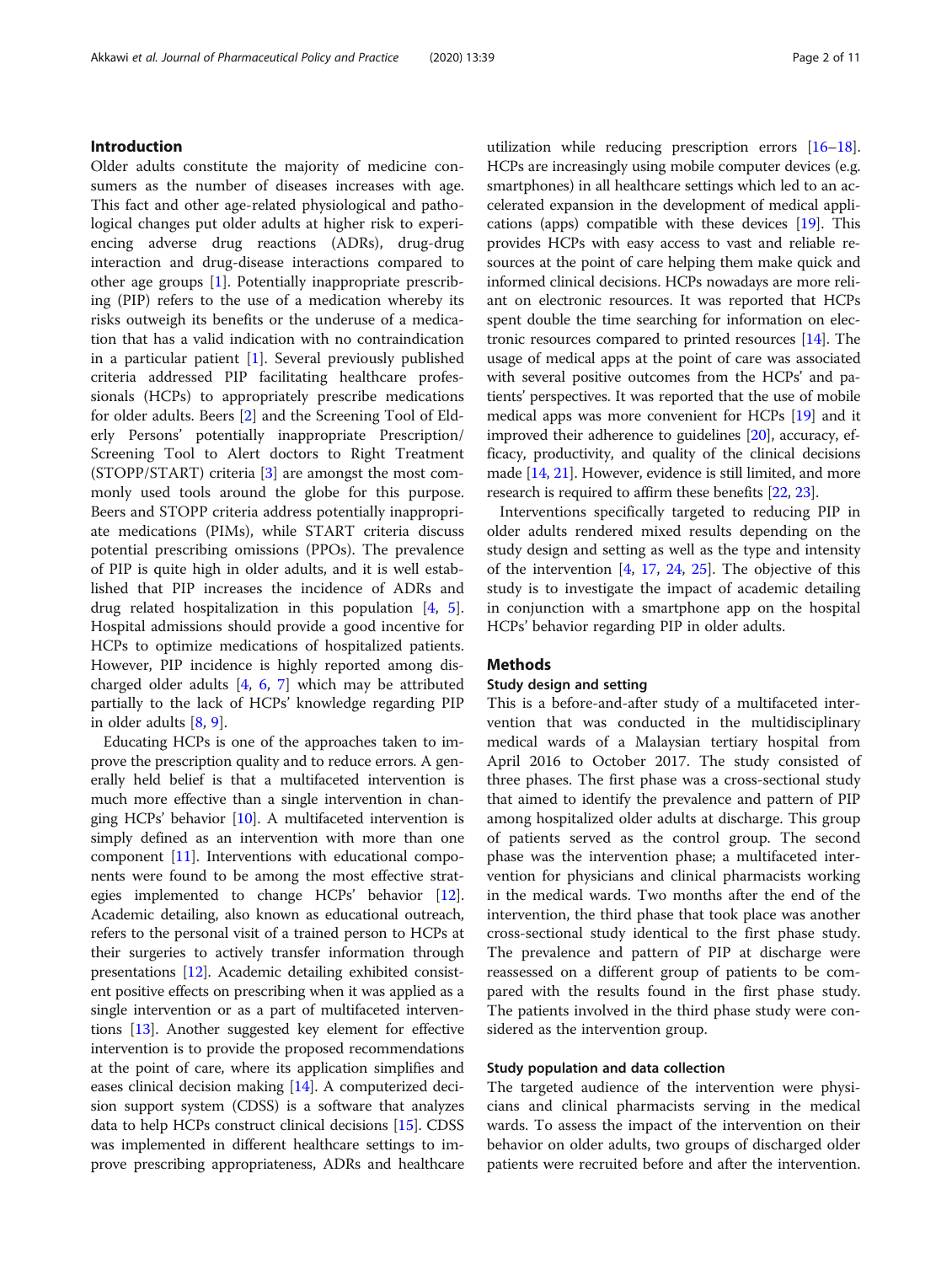Patients ≥65 years of age who were discharged from the medical wards with at least one medication were involved in the study. Patients discharged to long-term care facilities were excluded. Eligible patients were conveniently selected using the discharge records from each ward. The collected data included the demographic details of the patients, vital signs, serum creatinine levels, abnormal laboratory results, comorbidities, past medical history, history of hospitalizations and the discharge medications. Combined preparation, which contains more than one active ingredient, was considered as one drug. The comorbidities were scored using the agecombined Charlson Comorbidity Index (AC-CCI) [\[26](#page-9-0)]. The discharge medications of the patients were reviewed twice to identify the PIMs and PPOs using version 2 of the STOPP/START criteria.

## Sample size

We calculated the sample size required for comparing two proportions (PIM prevalence at discharge for the control and intervention groups).

The following formula was used [\[27](#page-9-0)]:

$$
\textbf{ \textit{n}}=\Big(\frac{Pc\left(1{-}Pc\right)}{k}+Pi\left(1{-}Pi\right)\Big)\left[(Z_{1-\alpha}+Z_{1-\beta})/(Pc{-}Pi)\right]^2.
$$

where,

n: the sample size for each study group.

Pc: the proportion of the event (presence of PIM) in the control group.

Pi: the proportion of the event (presence of PIM) in the intervention group.

k: Ratio between the sample sizes of the two groups.  $Z_{1-\alpha}$ : Z statistic for a level of confidence (one side).  $Z_{1-\beta}$ : Z statistic for a level of the power (80%).

n = 
$$
\left(\frac{0.3 (1-0.3)}{1} + 0.2 (1-0.2)\right) [(1.64 + 0.84)/(0.3-0.2)]^2
$$
  
= 229.

Therefore, to test the difference in the proportions between the two groups, each group should involve at least 229 patients.

## The intervention

The intervention aimed to change the HCPs' behavior regarding prescribing for older adults. Therefore, it was designed using the "capability, opportunity and motivation" behavior (COM-B) model [\[28](#page-9-0)]. The targeted behavior was prescribing medications for older adults. The details of the targeted behavior were specified. See Table 1.

Based on the results of the first phase study, a behavioral analysis was conducted to identify COM-B components that needed to be changed. It was found that psychological capability, physical opportunity, reflective and automatic motivation of the HCPs needed to evolve in order to change the targeted behavior. See Fig. [1](#page-3-0). Using the COM-B matrix, intervention functions were specified and thus a multifaceted intervention -consisting of academic detailing and provision of guidelines at the point of care- was believed to be effective in achieving the goal of the study.

The intervention consisted of three face-to-face sessions of academic detailing coupled with an introduction of a new smartphone app. The targeted HCPs for this intervention were physicians and clinical pharmacists serving at the medical wards of the hospital. The first session was about potentially inappropriate prescribing and why older adults are much more vulnerable to this problem. In addition, the session discussed explicit criteria used for appropriate prescribing in older adults, particularly the STOPP/START criteria, and the results of comparable studies on hospitalized patients. The second session was a briefing about the newly developed smartphone app; how to use it and its advantages. Then, the participants were asked to answer -using the smartphone appsix clinical vignettes that address the treatment of common diseases in older adults. Consecutively, the answers of the clinical vignettes were discussed with the participants as a form of training on using the smartphone app.

Table 1 Specifying the target behavior

| Target behavior                                                       | Prescribing medications for hospitalized older adults                                                                                                 |  |  |
|-----------------------------------------------------------------------|-------------------------------------------------------------------------------------------------------------------------------------------------------|--|--|
| Who needs to perform the behavior?                                    | Physicians and hospital pharmacists.                                                                                                                  |  |  |
| What do they need to do differently to achieve the desired<br>change? | Follow the criteria for prescribing in older adults.<br>Check the appropriateness of each medication intended to be prescribed for an<br>older adult. |  |  |
| When do they need to do it?                                           | During writing prescriptions and reviewing medications of older adults.                                                                               |  |  |
| Where do they need to do it?                                          | At the point of care.                                                                                                                                 |  |  |
| How often do they need to do it?                                      | Every time they prescribe and review medications for older adults.                                                                                    |  |  |
| With whom do they need to do it?                                      | Alone, or in collaboration with other colleagues.                                                                                                     |  |  |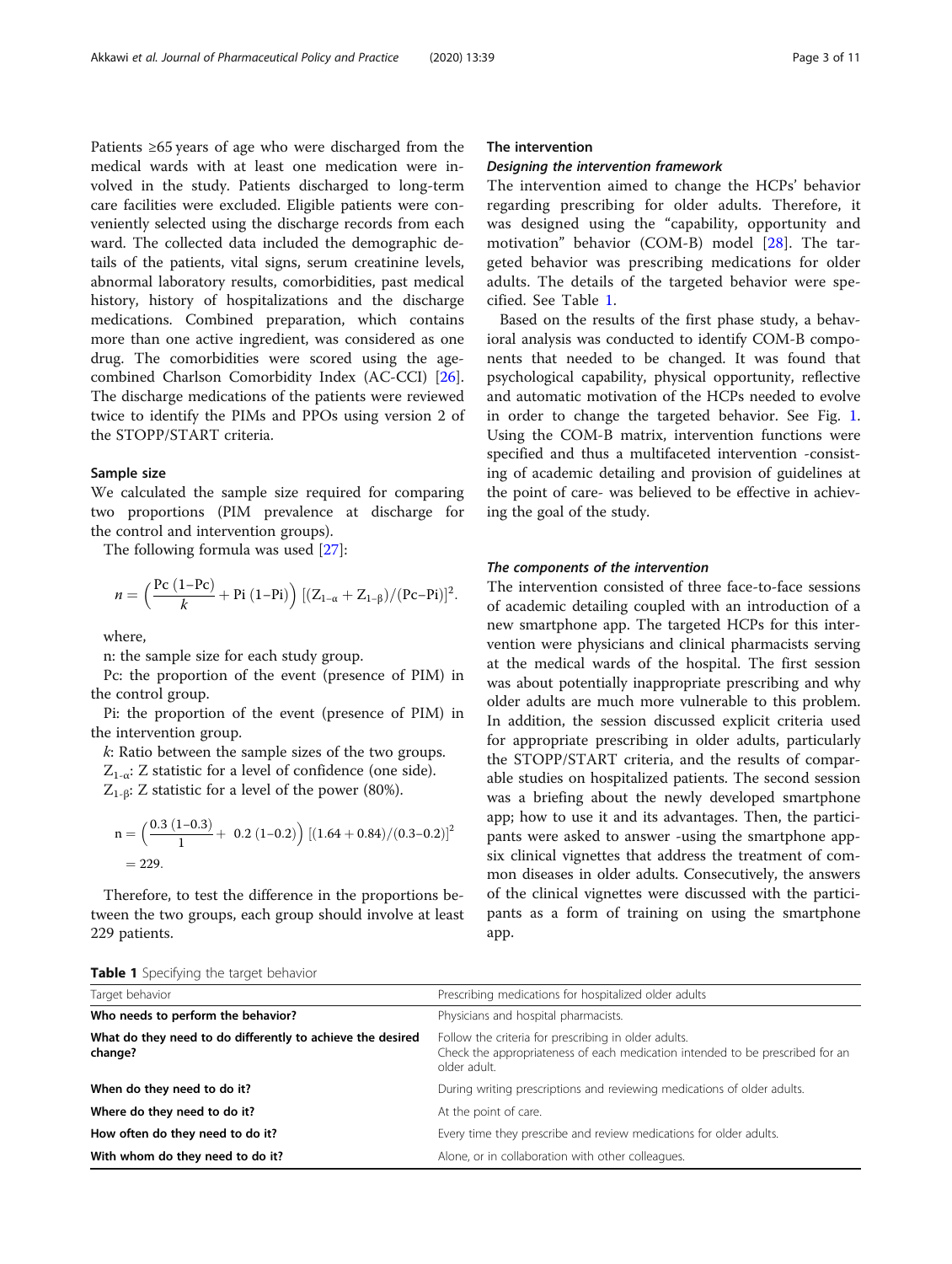<span id="page-3-0"></span>

Three months later, another academic detailing session was delivered to the clinical pharmacists. The goal of this session was to revise the information delivered during the first two sessions and to emphasize on the use of the developed smartphone app. Moreover, the participants were informed about the most frequent PIPs encountered in the first phase study. To avoid Hawthorn's effect, the HCPs were not aware that the discharge medications of their patients would be analyzed again to identify PIPs.

A new smartphone app was created based on the STOPP/START criteria version 2 by using JavaScript programming language. The criteria were converted into a smartphone app, named "Plus65 Med©". Some additional features were added to the app to ease the use of the criteria. The STOPP/START criteria use the names of drug classes for their recommendations. However, in the Plus65 Med©, the individual drug names were added, and they were made searchable. For example, if a user types "captopril" (an angiotensin converting enzyme (ACE) inhibitor) in the search bar, all recommendations under STOPP criteria and related to ACE inhibitors will appear. See Fig. 2. Also, it can be searched using disease names or drug class names to find the relevant recommendations. Plus65 Med© was made available on Google Play and App. Store for free. The participants were asked to use Plus65 Med© later during their daily practice and to provide feedback.

## Statistical analysis

Mean (SD) and median (IQR) were used to describe patients' features and results. The data was analyzed using the Statistical Package for the Social Sciences version

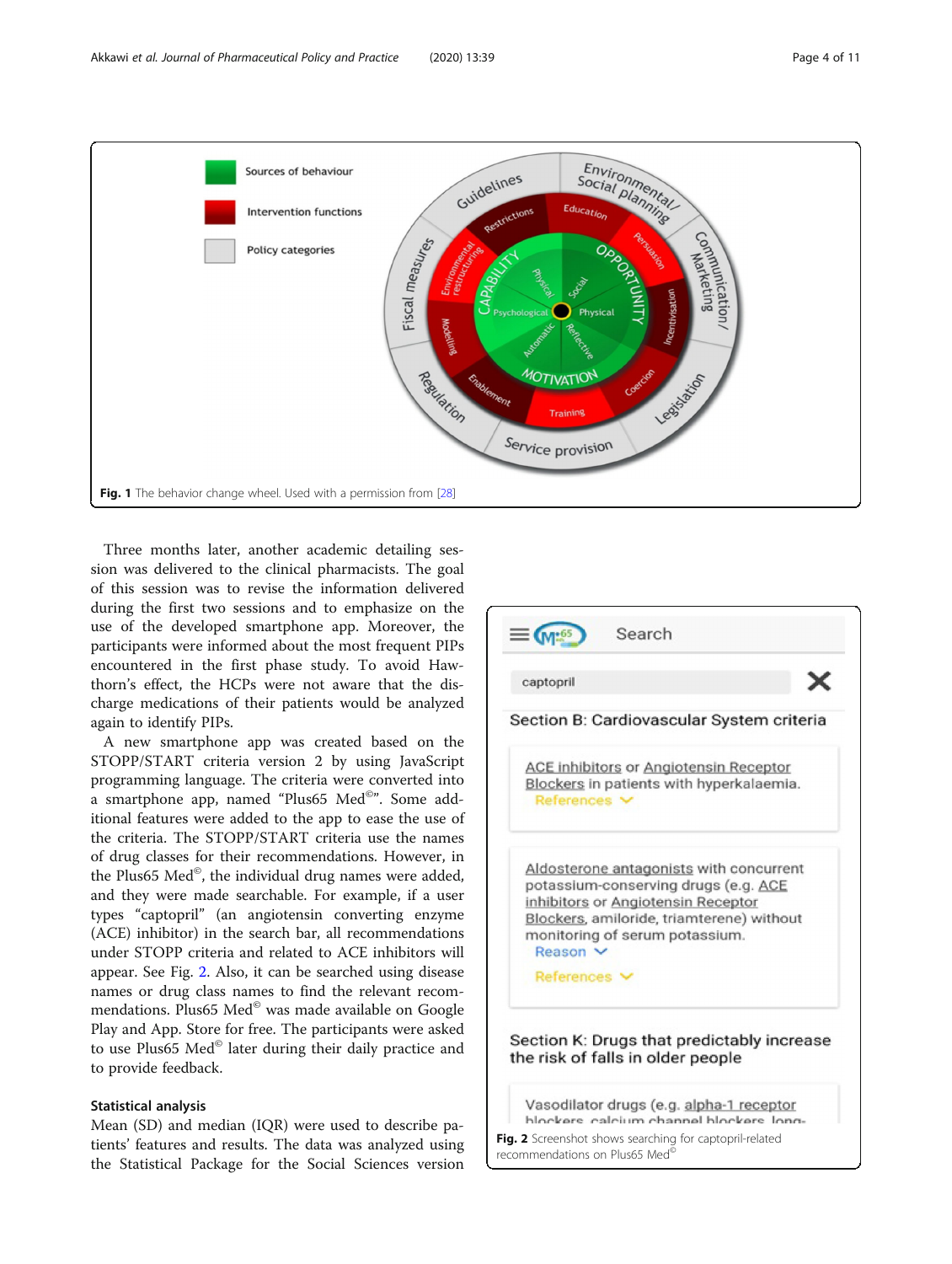24.0 (IBM SPSS Statistics 24). Shapiro-Wilk normality test was conducted to test the normality of continuous variables and to select the statistical tests subsequently. Pearson's chi-squared test was used to compare the distribution of categorical variables between the control and intervention groups. Mann-Whitney U-test was used to compare the nonparametric variables between the two groups. A binominal logistic regression model was applied to test the impact of the intervention on PPO while controlling other variables that may affect the prevalence of PPOs. The variables included in the model were patient's group (intervention vs control), sex, race and number of discharge medications, AC-CCI and the presence of PIM at discharge. Race categories were treated as dummy variables with Malay being the reference race. For sex, male was considered as the reference sex. Chi square test was used to evaluate the significance of the model. Nagelkerke  $R^2$  value was used to calculate the explained variation of the dependent variable (PPO). Significance was determined as 5%.

## Results

## Characteristics of the study population

Each group in the study consisted of 240 patients. The median age of the control group and intervention group was 70 and 72 years, respectively  $(P = 0.017)$ . The number of female patients was higher in the intervention group as compared to the control group ( $P = 0.003$ ). The other characteristics were not significantly different between the two groups. See Table 2.

## Impact of the intervention on potentially inappropriate prescribing

At discharge, the prevalence of PIM was lower in the intervention group (22%) than that of the control group (27%). However, this difference was not statistically significant ( $P = 0.245$ ). In addition, no significant difference was found in terms of number of PIMs per patient between the control and intervention groups ( $p = 0.172$ ). See Fig. [3.](#page-5-0)

The most common PIMs in both groups were prescribing vasodilators, that increases the risk of falls, and were used among patients with persistent postural hypotension. The number of encountered STOPP criteria was 15 out of a possible 80 (18.75%) criteria in the control group as compared to 10 (12.5%) in the intervention group. Nevertheless, no significant differences were found in regards to individual STOPP criteria between intervention and control groups. See Table [3](#page-5-0).

The prevalence of PPO in the intervention group was significantly lesser than that of the control group (42% Vs. 53.3%);  $P = 0.014$ . Additionally, the median number of PPOs per patient in the intervention group was significantly low compared to patients in the control group

| Table 2 Characteristics of the study population (N: 480) |  |  |  |  |  |  |  |
|----------------------------------------------------------|--|--|--|--|--|--|--|
|----------------------------------------------------------|--|--|--|--|--|--|--|

| Variable                  | Control group $(N:240)$                                | Intervention group (N:240) |
|---------------------------|--------------------------------------------------------|----------------------------|
| Age (year)                |                                                        |                            |
| Mean (SD)                 | 71.9 (5.8)                                             | 72.9(5.7)                  |
| Median (IQR) 70 (67-75)   |                                                        | 72 (68-81)                 |
| Sex                       |                                                        |                            |
| Male [N (%)] 141 (58.8)   |                                                        | 108(45)                    |
| Female [N (%)] 99 (41.3)  |                                                        | 132 (55)                   |
| Race                      |                                                        |                            |
| Malay [N (%)] 180 (75)    |                                                        | 171 (71.3)                 |
| Chinese [N (%)] 46 (19.2) |                                                        | 54 (22.5)                  |
| Indian $[N (%)]$ 14 (5.8) |                                                        | 15(6.2)                    |
| AC-CCI                    |                                                        |                            |
| Mean (SD) 4.6 (1.6)       |                                                        | 4.83(1.7)                  |
| Median (IQR) $4(3-5)$     |                                                        | $4(4-6)$                   |
| Discharge medications     |                                                        |                            |
| Mean (SD)                 | 5.9(2.5)                                               | 6.2(2.5)                   |
| Median (IQR) $6(4-7)$     |                                                        | $6(5-8)$                   |
|                           | History of hospitalization (during the last 12 months) |                            |
| Yes $[N(%)]$              | 88 (36.7)                                              | 76 (31.7)                  |
| No [N (%)]                | 152 (63.3)                                             | 164 (68.3)                 |

SD standard deviation, IQR interquartile range, AC-CCI age combined Charlson comorbidity index.

 $(P = 0.017)$ . Forty-eight patients in the intervention group were discharged with more than one PPO, whereas the number was significantly higher in the control group (78 patients);  $P = 0.002$ . See Fig. [4.](#page-6-0)

The two most common PPOs in the control group were the omission of vitamin D supplements among patients with a history of falls and the omission of ACE inhibitor in patients with documented coronary artery disease (CAD). However, the prevalence rates of these two PPOs were reduced significantly in the intervention group. See Table [4](#page-6-0).

The applied logistic regression model statistically and significantly predicted discharging with PPO,  $\chi^2(7) = 13.68$ ,  $P = 0.006$ . The model explained 37.5% (Nagelkerke  $R^2$ ) of the variance in PPO and correctly classified 70% of cases. Furthermore, the applied logistic regression revealed that the control group was significantly more likely to discharge with PPO compared to the intervention group after controlling for the other variables (adjusted odds ratio = 1.59; 95% CI 1.1–2.3;  $P = 0.015$ ).

## **Discussion**

This study investigated the impact of a multifaceted intervention on the behavior of physicians and clinical pharmacists in regards to potentially inappropriate prescribing. The study compared the prevalence and pattern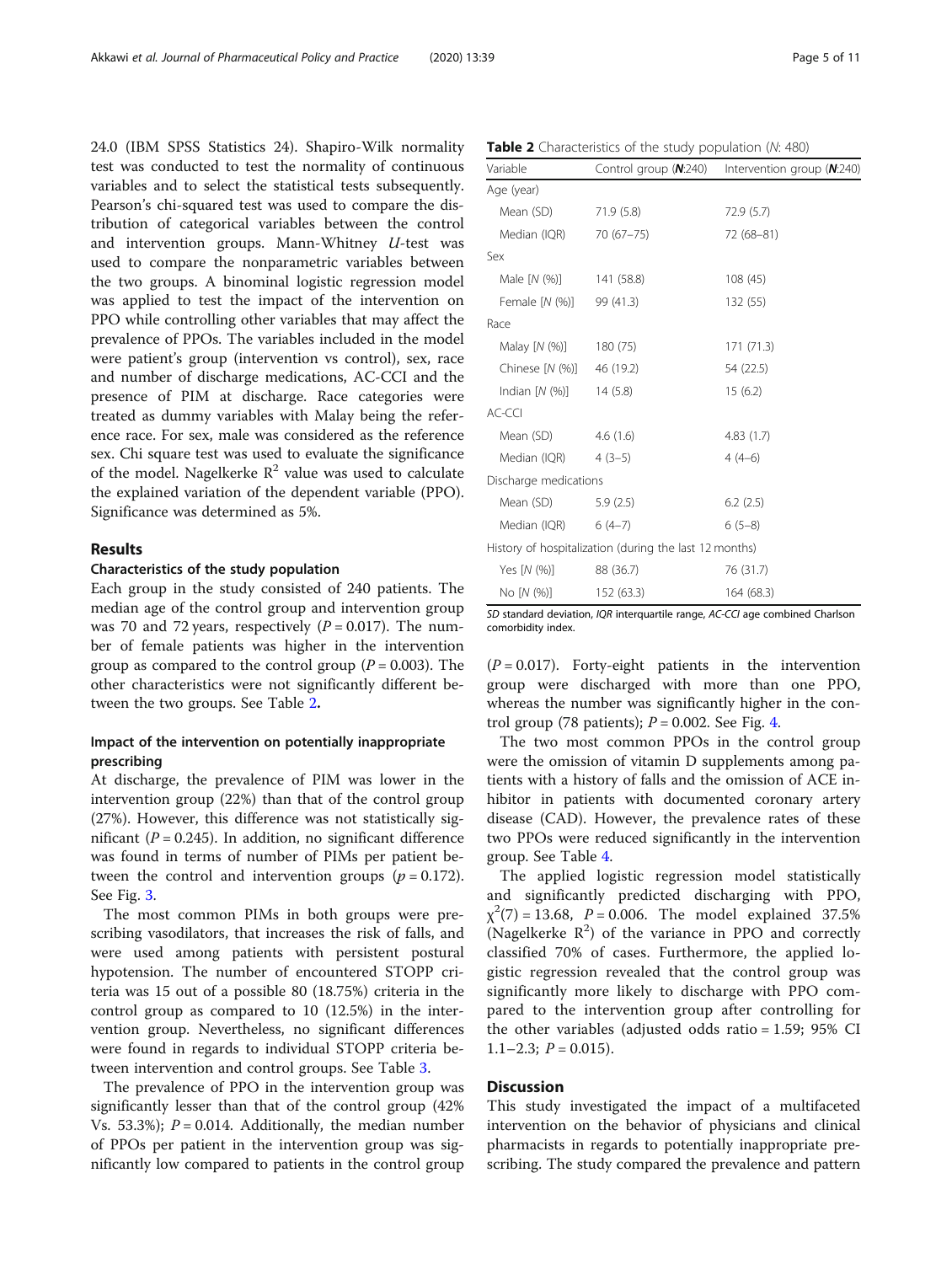<span id="page-5-0"></span>

## Table 3 Comparison of prevalence rates of PIM among the control and intervention groups

| Type of PIMs according to STOPP criteria                                                                                                                                                                                                       | Control group<br>N(%) | Intervention group<br>$N$ (%) |
|------------------------------------------------------------------------------------------------------------------------------------------------------------------------------------------------------------------------------------------------|-----------------------|-------------------------------|
| <b>Drug Indication Criteria</b>                                                                                                                                                                                                                |                       |                               |
| "Any duplicate drug class prescription"                                                                                                                                                                                                        | 2(0.8)                | $\mathbf{0}$                  |
| <b>Coagulation System</b>                                                                                                                                                                                                                      |                       |                               |
| "Aspirin plus clopidogrel as secondary stroke prevention, unless the patient has a coronary stent(s) inserted in the<br>previous 12 months or concurrent acute coronary syndrome or has a high grade symptomatic carotid arterial<br>stenosis" | 3(1.3)                | $\mathbf{0}$                  |
| "Aspirin in combination with vitamin K antagonist, direct thrombin inhibitor or factor Xa inhibitors in patients with<br>chronic atrial fibrillation"                                                                                          | 1(0.4)                | $\mathbf{0}$                  |
| "Ticlopidine in any circumstances"                                                                                                                                                                                                             | 5(2.1)                | 7(2.9)                        |
| Central Nervous System and Psychotropic Drugs                                                                                                                                                                                                  |                       |                               |
| "First-generation antihistamines"                                                                                                                                                                                                              | 1(0.4)                | 1(0.4)                        |
| <b>Renal System</b>                                                                                                                                                                                                                            |                       |                               |
| "NSAID's if eGFR $<$ 50 ml/min/1.73m <sup>2</sup> "                                                                                                                                                                                            | 1(0.4)                | 1(0.4)                        |
| "Metformin if eGFR < 30 ml/min/1.73m <sup>2</sup> "                                                                                                                                                                                            | 6(2.5)                | 4(1.7)                        |
| <b>Gastrointestinal System</b>                                                                                                                                                                                                                 |                       |                               |
| "Drugs likely to cause constipation in patients with chronic constipation where non-constipating alternatives are<br>available"                                                                                                                | 1(0.4)                | $\mathbf{0}$                  |
| "Proton pump inhibitor for uncomplicated peptic ulcer disease or erosive peptic oesophagitis at full therapeutic<br>dosage for $> 8$ weeks"                                                                                                    | 14(5.8)               | 13(5.4)                       |
| <b>Respiratory System</b>                                                                                                                                                                                                                      |                       |                               |
| "Anti-muscarinic bronchodilators with a history of narrow-angle glaucoma or bladder outflow"                                                                                                                                                   | 2(0.8)                | $\mathbf 0$                   |
| Musculoskeletal System                                                                                                                                                                                                                         |                       |                               |
| "Long-term NSAID or colchicine (> 3 months) for chronic treatment of gout where there is no contraindication to a<br>xanthine-oxidase inhibitor"                                                                                               | 2(0.8)                | 1(0.4)                        |
| <b>Endocrine System</b>                                                                                                                                                                                                                        |                       |                               |
| "Sulphonylureas with a long duration of action with type 2 diabetes mellitus"                                                                                                                                                                  | 1(0.4)                | $\mathbf{0}$                  |
| "Beta-blockers in diabetes mellitus with frequent hypoglycaemic episodes"                                                                                                                                                                      | 10(4.2)               | 4(1.7)                        |
| Drugs that predictably increase the risk of falls in older people                                                                                                                                                                              |                       |                               |
| "Vasodilator drugs with persistent postural hypotension"                                                                                                                                                                                       | 23 (9.6)              | 24 (10%)                      |
| <b>Analgesic Drugs</b>                                                                                                                                                                                                                         |                       |                               |
| "Use of regular opioids without concomitant laxative"                                                                                                                                                                                          | $\circ$               | 4(1.7)                        |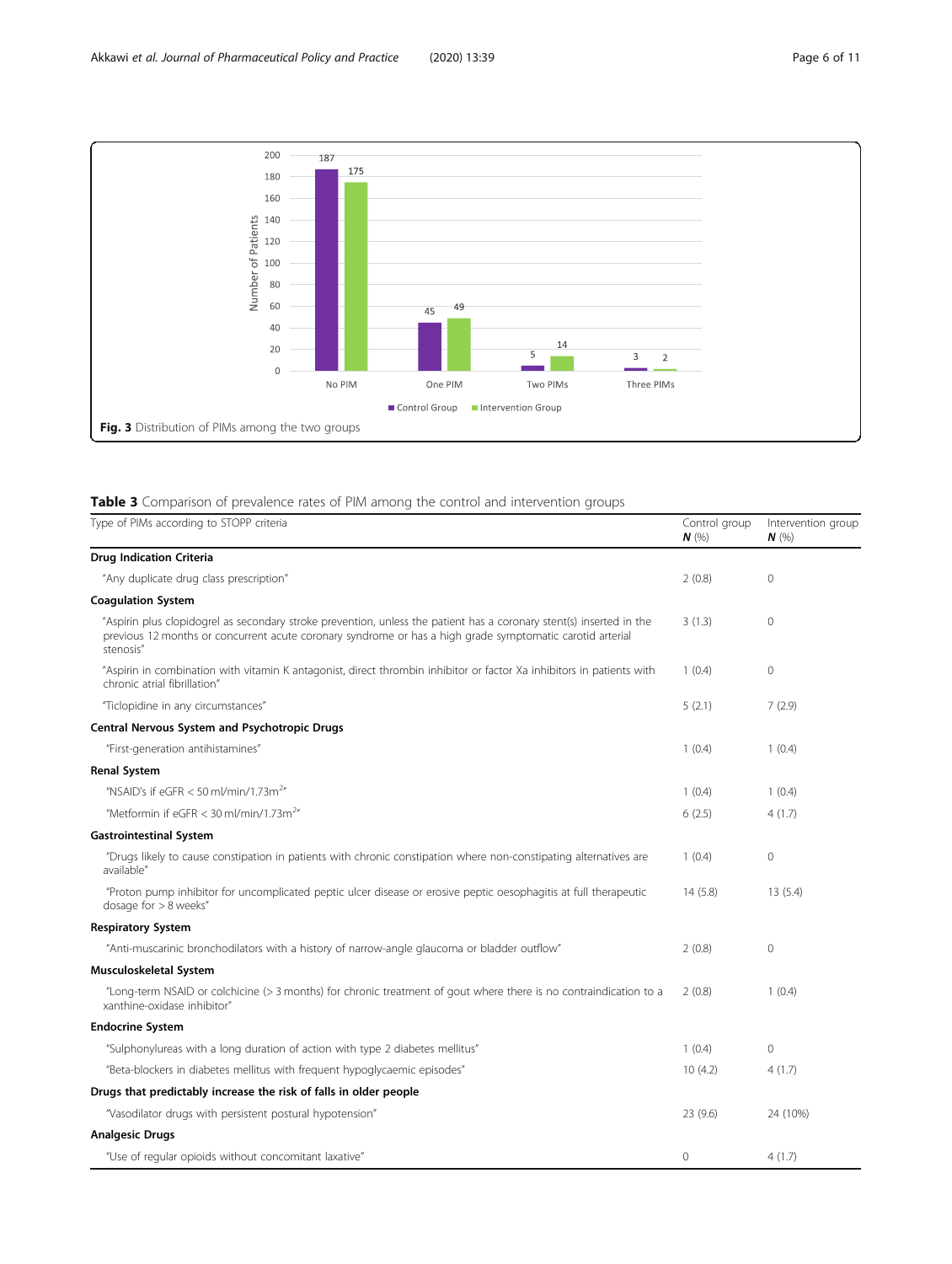<span id="page-6-0"></span>

of discharge PIPs before and after the intervention. Before the intervention, the prevalence of PIMs at discharge was found to be 27% which is lower than what was found elsewhere [[4,](#page-8-0) [29,](#page-9-0) [30](#page-9-0)]. Consistent with other studies, the most common PIM was related to medications that increases the risk of falls in older adults

[[31](#page-9-0)–[35](#page-9-0)]. In terms of PPO, the prevalence was 53.3% which is relatively higher than that reported from other Asian studies [\[36,](#page-9-0) [37\]](#page-9-0). The omission of vitamin D supplement in patients with a history of falls or fractures was the most encountered PPO. This finding is in agreement with reports from other studies [\[6](#page-8-0), [33](#page-9-0), [34](#page-9-0)].

Table 4 Comparison of the prevalence rate of PPO among the control and intervention groups

| Type of PPOs according to START criteria                                                                                                | Control Group $N$<br>(% ) | Intervention group $N$<br>(% ) |
|-----------------------------------------------------------------------------------------------------------------------------------------|---------------------------|--------------------------------|
| Cardiovascular System                                                                                                                   |                           |                                |
| "Vitamin K antagonists or direct thrombin inhibitors or factor Xa inhibitors in the presence of chronic<br>atrial fibrillation"         | 2(0.8)                    | 7(2.9)                         |
| "Antiplatelet therapy with a documented history of coronary, cerebral or peripheral vascular disease"                                   | 10(4.2)                   | 5(2.1)                         |
| "Statin therapy with a documented history of coronary, cerebral or peripheral vascular disease"                                         | 11(4.6)                   | 11(4.6)                        |
| "Angiotensin Converting Enzyme (ACE) inhibitor with systolic heart failure and/or documented<br>coronary artery disease"                | 30 $(12.5)^*$             | $16(6.7)^*$                    |
| "Beta-blocker with ischaemic heart disease"                                                                                             | 22(9.2)                   | 16(6.7)                        |
| "Appropriate beta-blocker (bisoprolol, nebivolol, metoprolol or carvedilol) with stable systolic heart<br>failure"                      | 6(2.5)                    | 6(2.5)                         |
| <b>Respiratory System</b>                                                                                                               |                           |                                |
| "Regular inhaled B2 agonist or antimuscarinic bronchodilator mild to moderate asthma or COPD"                                           | 11(4.6)                   | 17(7.1)                        |
| "Regular inhaled corticosteroid for moderate-severe asthma or COPD"                                                                     | 10(4.2)                   | 6(2.5)                         |
| Musculoskeletal System                                                                                                                  |                           |                                |
| "Vitamin D supplements in older people who are housebound or experiencing falls or with osteopenia" 37 (15.4)**                         |                           | $14(5.8)$ **                   |
| "Xanthine-oxidase inhibitors with a history of recurrent episodes of gout"                                                              | 2(0.8)                    | 3(1.3)                         |
| <b>Endocrine System</b>                                                                                                                 |                           |                                |
| "ACE inhibitor or Angiotensin Receptor Blocker (if intolerant of ACE inhibitor) in diabetes with evidence 20 (8.3)<br>of renal disease" |                           | 29 (12.1)                      |
| <b>Urogenital System</b>                                                                                                                |                           |                                |
| "Alpha-1 receptor blocker with symptomatic prostatism, where prostatectomy is not considered<br>necessary"                              | 9(3.8)                    | 6(2.5)                         |
| "5-alpha-reductase inhibitor with symptomatic prostatism, where prostatectomy is not considered<br>necessary"                           | 12(5.0)                   | 9(3.8)                         |

COPD chronic obstructive pulmonary disease.

 $*p = 0.03; **p = 0.001$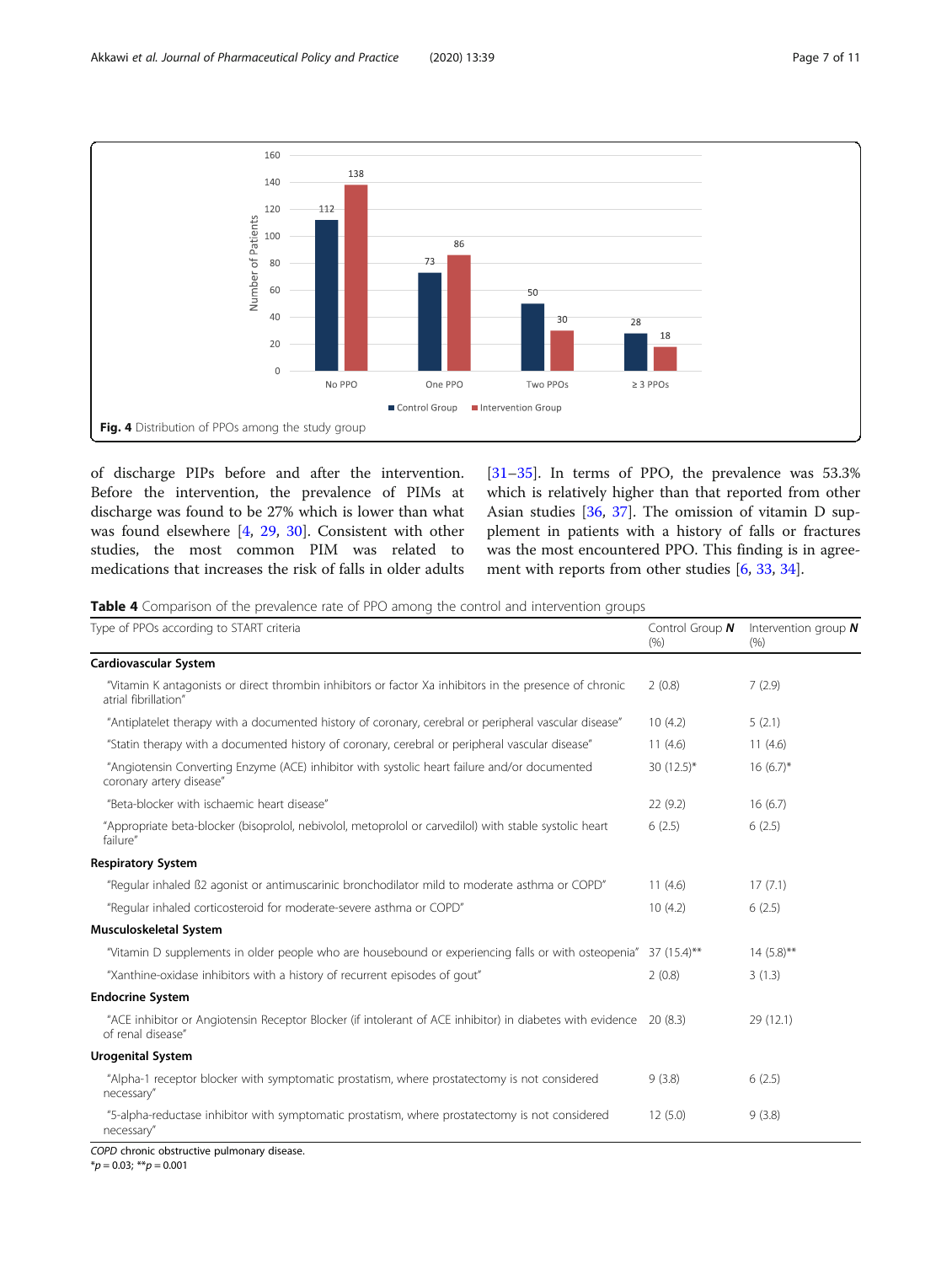This study also showed an insignificant difference in the prevalence and number of PIMs between the intervention and control groups. The study applied two interventional components, namely academic detailing and a new smartphone app targeting HCPs. Medical literature revealed that academic detailing has a grander impact on HCPs' behavior compared to the distribution of printed materials, audit, feedback or opinion leaders [[12\]](#page-9-0). In fact, a majority of the published interventional studies that were conducted to reduce PIP took place in primary care or nursing homes [\[24,](#page-9-0) [38](#page-9-0)–[42](#page-9-0)]. A few studies were conducted in hospital settings. Najjar et al. used educational sessions paired with printed materials and combined with a clinical pharmacist's intervention to reduce the prescription of PIMs during hospitalization [[43\]](#page-9-0). The authors disclosed that the intervention significantly reduced the incidence rate of PIMs from 61 to 29.5%. The disagreement between the results of that study and those of this research may be due to the components of the intervention and tools used to identify PIMs. The researchers in the above-mentioned study used both Beers criteria and the STOPP criteria to detect PIMs, which gave high incidence of PIM (61%) as compared to this research (27%). In addition, the researchers investigated the medication during hospitalization but not discharge medications. More importantly, Najjar et al. involved -in addition to the educational intervention- a clinical pharmacist's intervention where the clinical pharmacist reviewed the medications and gave recommendations to the physicians who accepted 61.83% of the proposed recommendations. Similarly, the review of medications by a medical interest was effective in reducing PIMs of discharged older patients in Spain [\[44](#page-9-0)].

The innovative aspect of our study is the developed smartphone app that was based on the STOPP/START criteria. To our knowledge, this is the first study that applied handheld devices to reduce inappropriate prescribing in older adults. However, involving CDSS as part of the intervention to reduce PIP in hospital settings was reported in the literature. The studies showed that CDSS is effective in reducing the PIMs among older inpatients [[45](#page-9-0)–[50](#page-10-0)]. These studies contradicted what has been found in our study, where the intervention failed to reduce PIM as compared with the control group significantly. These differences may be attributed to several reasons. Unlike using CDSS in the studies mentioned above, the use of Plus65 Med<sup>®</sup> was not compelling when prescribing a medication. The use of the app was selfreported by the HCPs, and we did not have a mechanism to make sure that it was being used at the point of care. A computerized alert system was not applicable to the study site as the hospital dispensing system was not fully computerized, and that was what inspired the development of this smartphone app. Another possible reason for the differences is the applied PIM explicit criteria. Most of the studies investigated the impact of intervention on selected PIMs or diseases, which makes the comparison between different studies inaccurate, unless it takes into consideration the type and number of the studied PIPs. For instance, Terrel et al. chose to study the impact of the CDSS on reducing the prescriptions of only nine high-use medications from the Beers list [\[49\]](#page-10-0) and Mattison et al. designed a CDSS that alerted physicians when they intend to prescribe 16 medications from the Beers list [[46\]](#page-9-0). Other reported studies focused on specific drug classes. Agostini et al. restricted their study to four sedative-hypnotic agents that are inappropriately used among older adults [\[47](#page-10-0)]. Likewise, Peterson et al. targeted to correct the inappropriate use of 12 psychotropic agents in their first study [[48\]](#page-10-0) whereas, the researchers limited their second study to medications with high-anticholinergic activity [\[45](#page-9-0)]. In contrary to the above-mentioned studies, this study used the full list of medication classes stated in the STOPP criteria.

In contrast to the findings pertaining to PIMs, the current study found that the prevalence and number of PPOs were significantly lower in the intervention group patients. Even after controlling the baseline differences between the two groups, the prevalence of PPOs was still significantly lower in the intervention group. This can be explained by the fact that HCPs before intervention tended to deprescribe inappropriate medications rather than prescribe new medications that were inappropriately omitted. In the first phase of the current study, it was found that HCPs were able to significantly reduce the prevalence of admission PIMs but not PPOs [\[51](#page-10-0)]. After the intervention, HCPs may become more aware of PPO than previously, but the intervention failed to further enhance their role in reducing PIMs. The intervention was effective in reducing the prevalence of the two most common PPOs encountered in the patients; the omission of vitamin D in patients with a history of falls and the omission of ACE inhibitors in patients with CAD. During the academic detailing, the main results of the first phase study were presented, which might draw the HCPs' attention to the underprescription of these medications. However, no significant changes were found in other PPOs. This might be related to the degree of HCPs' agreement on a particular recommendation. For example, it was noticed that most of the HCPs prefer not to prescribe an ACE inhibitor for a patient with any degree of chronic kidney disease. Hence, it was not surprising not to see a significant reduction in the omission of ACE inhibitor in patients with DM and renal failure, although it was a common PPO. It was also found that only single study addressed the impact of an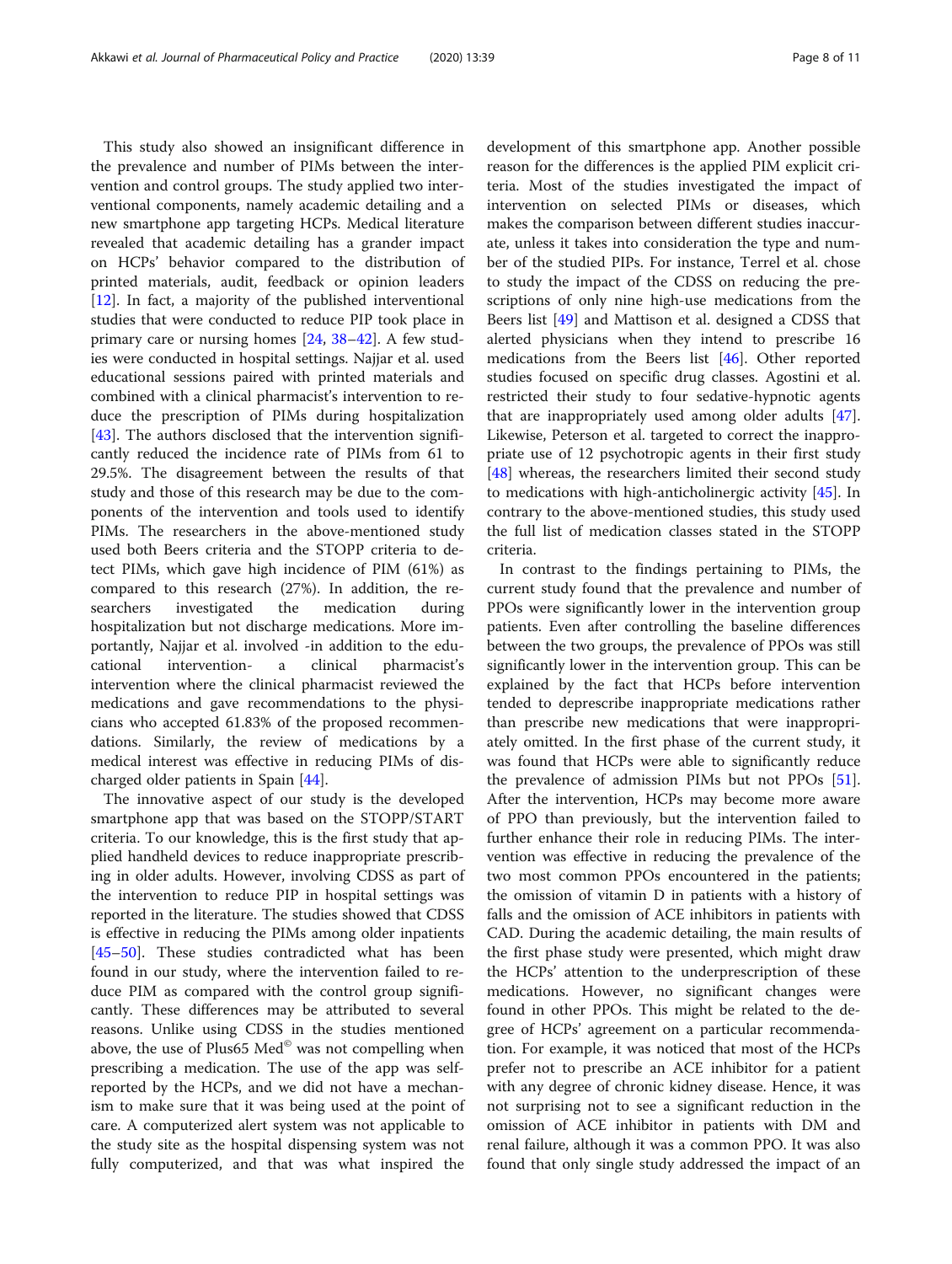<span id="page-8-0"></span>intervention for HCPs on PPOs in hospitalized older adults, where the multifaceted intervention was not effective in reducing PPOs as measured by the modified ACOVE criteria [\[50](#page-10-0)]. This disagreement may be attributed to different criteria used, as the researchers of that study used implicit criteria. The current intervention would theoretically have a significant clinical impact on the patients by reducing the incidence of new fractures and by preventing worsening of heart failure condition or recurrence of CADs. To ascertain this would happen, a larger randomized study investigating the clinical outcomes by long-term follow-up should be considered in the future.

## Strengths and limitations

This study is believed to be the first that provides PIP guidelines to HCPs at the point of care through a smartphone app. In addition, it is the first interventional study to reduce PIP in Malaysia. Moreover, the study involved a representative number of patients. On top of that, the intervention was designed using a well-established behavioral model. However, this study has several limitations. It took place in one hospital only, and since there were no other similar studies in Malaysia to compare it with, it could not be assumed that the findings represent the practice generally in all Malaysian hospitals. Besides, the endpoint of the study was the presence of PIP with no follow up to trace the negative outcomes of the presenting PIPs. Lastly, the use of the introduced smartphone app was self-reported, with no method to confirm its usage at the point of care, and that might affect the internal validity of the intervention.

## Conclusions

This study showed that a multifaceted intervention involving academic detailing and a smartphone app was effective in reducing the prevalence and number of discharge PPOs per patient among older adults. The omission of vitamin D in patients with a history of falls, and the omission of ACE inhibitor in patients with a history of CAD were significantly reduced at discharge after the intervention. On the other hand, this intervention did not significantly change the incidence of PIM among the discharged patients. The HCPs' agreement on the used PIM criteria and the possible underuse of the smartphone app may attribute to this outcome.

## Authors' contributions

This study is part of MEA's PhD research. The study was designed by MEA and MHNM. The study was conducted by MEA and MHNM and supervised by MHNM and MAMA. MEA analyzed the data and wrote the first draft of the manuscript. MHNM and MAMA critically revised the manuscript and approved to submit the final manuscript.

## Funding

No funding.

## Availability of data and materials

The datasets used and/or analyzed during the current study are available from the corresponding author on reasonable request.

## Ethics approval and consent to participate

Ethical approval was obtained from the Medical Research and Ethics Committee, Ministry of Health Malaysia (NMRR-15-718-25235), and from the Clinical Research Center (CRC) of the hospital. Informed consent was obtained from all individual participants included in the study.

### Consent for publication

Not Applicable

## Competing interests

The authors disclose no conflict of interest.

### Author details

<sup>1</sup>Department of Pharmacy Practice, Faculty of Pharmacy, International Islamic University Malaysia, Kuantan, Malaysia. <sup>2</sup>Department of Family Medicine & Non-Communicable Disease Research Unit, Faculty of Medicine, International Islamic University Malaysia, Kuantan, Malaysia.

## Received: 16 January 2020 Accepted: 31 May 2020 Published online: 17 July 2020

### References

- 1. MN OC, Gallagher P, O'Mahony D. Inappropriate Prescribing: Criteria. Detect Prevent Drugs Aging. 2012;29(6):437–52.
- 2. Samuel MJ. American Geriatrics Society 2015 updated beers criteria for potentially inappropriate medication use in older adults. J Am Geriatr Soc. 2015;63(11):2227–46 Available from: <http://doi.wiley.com/10.1111/jgs.13702> [cited 2017 1 Jun].
- 3. O'Mahony D, O'Sullivan D, Byrne S, O'Connor MN, Ryan C, Gallagher P. STOPP/START criteria for potentially inappropriate prescribing in older people: version 2. Age Ageing [Internet]. 2015;44(2):213–8 Available from: [http://www.ageing.oxfordjournals.org/cgi/doi/10.1093/ageing/afu145.](http://www.ageing.oxfordjournals.org/cgi/doi/10.1093/ageing/afu145)
- 4. Weir DL, Lee TC, McDonald EG, Motulsky A, Abrahamowicz M, Morgan S, et al.. Both New and Chronic Potentially Inappropriate Medications Continued at Hospital Discharge Are Associated With Increased Risk of Adverse Events. J Am Geriatr Soc. 2020;00(00). Available from: [http://doi.](http://doi.wiley.com/10.1111/jgs.16413) [wiley.com/10.1111/jgs.16413](http://doi.wiley.com/10.1111/jgs.16413) [cited 2020 18 May].
- 5. Komagamine J, Yabuki T, Kobayashi M. Association between potentially inappropriate medications at discharge and unplanned readmissions among hospitalised elderly patients at a single Centre in Japan: a prospective observational study. BMJ Open. 2019;9(11):1–8.
- 6. Frankenthal D, Lerman Y, Lerman Y. The impact of hospitalization on potentially inappropriate prescribing in an acute medical geriatric division. Int J Clin Pharm. 2014;37(1):60–7 Available from: [http://link.springer.com/1](http://link.springer.com/10.1007/s11096-014-0040-9) [0.1007/s11096-014-0040-9.](http://link.springer.com/10.1007/s11096-014-0040-9)
- 7. Wickop B, Härterich S, Sommer C, Daubmann A, Baehr M, Langebrake C. Potentially Inappropriate Medication Use in Multimorbid Elderly Inpatients: Differences Between the FORTA, PRISCUS and STOPP Ratings. Drugs Real World Outcomes. 2016;3(3):317–325. Available from: [http://link.springer.](http://link.springer.com/10.1007/s40801-016-0085-2) [com/10.1007/s40801-016-0085-2](http://link.springer.com/10.1007/s40801-016-0085-2) [cited 2016 12 Nov].
- Ramaswamy R, Maio V, Diamond JJ, Talati AR, Hartmann CW, Arenson C, et al. Potentially inappropriate prescribing in elderly: assessing doctor knowledge, confidence and barriers. J Eval Clin Pract. 2011;17(6):1153–9.
- 9. Maio V, Jutkowitz E, Herrera K, Abouzaid S, Negri G, Del Canale S. Appropriate medication prescribing in elderly patients: how knowledgeable are primary care physicians? A survey study in Parma. Italy J Clin Pharm Ther. 2011;36(4):468–80.
- 10. Graham R, Mancher M, Wolman DM, Greenfield S, Steinberg E. Clinical Practice Guidelines We Can Trust [Internet]. Clinical Practice Guidelines We Can Trust. National Academies Press (US); 2011. Available from: [http://www.](http://www.ncbi.nlm.nih.gov/pubmed/24983061) [ncbi.nlm.nih.gov/pubmed/24983061](http://www.ncbi.nlm.nih.gov/pubmed/24983061) [cited 2018 15 Feb].
- 11. Squires JE, Sullivan K, Eccles MP, Worswick J, Grimshaw JM. Are multifaceted interventions more effective than single-component interventions in changing health-care professionals' behaviours? An overview of systematic reviews. Implement Sci. 2014;9(1):152 Available from: [http://](http://implementationscience.biomedcentral.com/articles/10.1186/s13012-014-0152-6) [implementationscience.biomedcentral.com/articles/10.1186/s13012-014-](http://implementationscience.biomedcentral.com/articles/10.1186/s13012-014-0152-6) [0152-6](http://implementationscience.biomedcentral.com/articles/10.1186/s13012-014-0152-6) [cited 2017 25 Sep].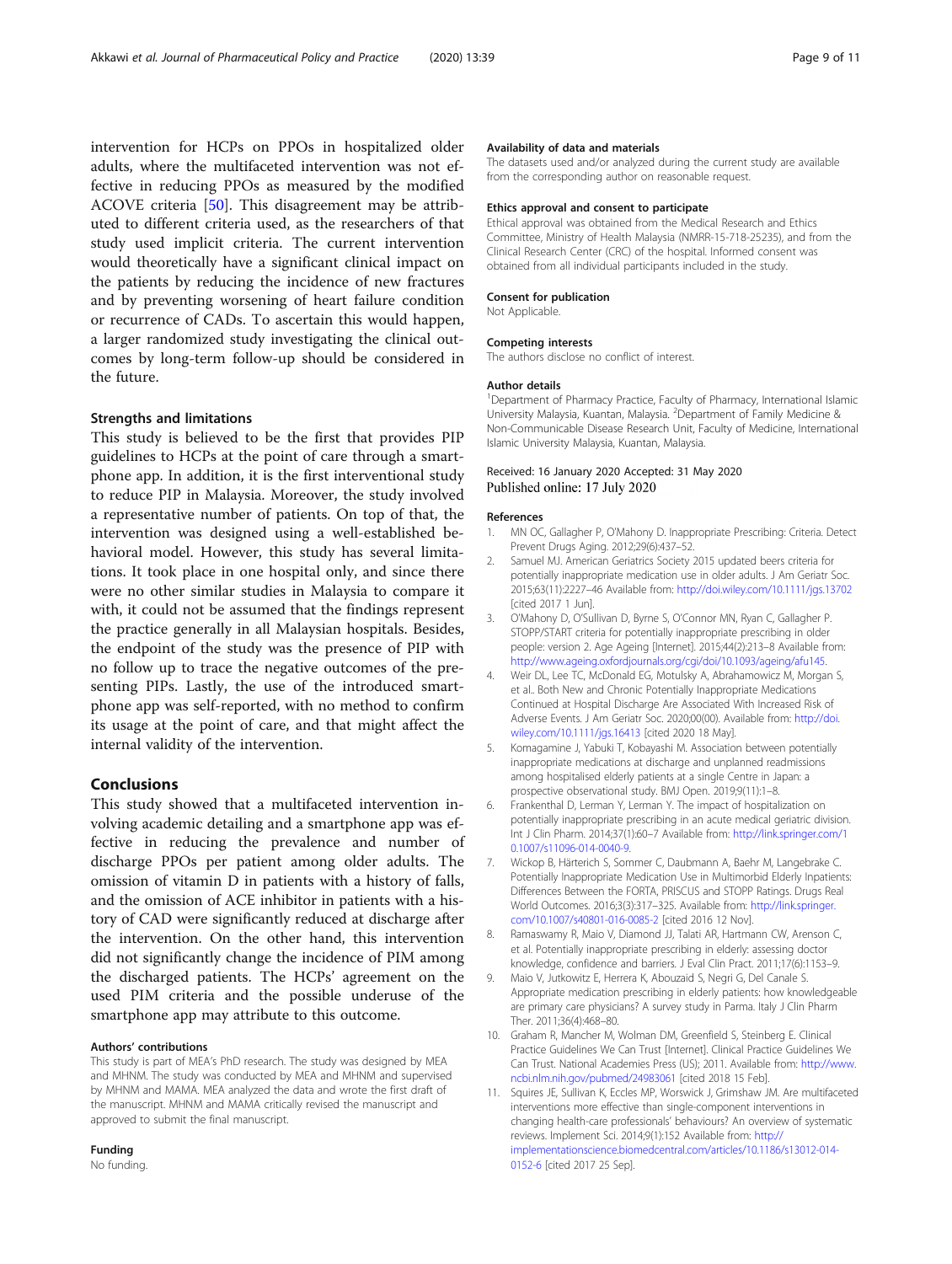- <span id="page-9-0"></span>12. Mostofian F, Ruban C, Simunovic N, Bhandari M. Changing physician behavior: What works? Am J Manag Care. 2015;21(1):75–84 Available from: <http://www.ncbi.nlm.nih.gov/pubmed/25880152> [cited 2018 8 Jan].
- 13. Thomson O'Brien MA, Oxman AD, Davis DA, Haynes RB, Freemantle N, Harvey EL. Educational outreach visits: effects on professional practice and health care outcomes. Cochrane Database Syst Rev [Internet]. 2007;(4). Available from: [http://onlinelibrary.wiley.com/doi/10.1002/14651858.CD000409.pub2/full.](http://onlinelibrary.wiley.com/doi/10.1002/14651858.CD000409.pub2/full)
- 14. Ventola CL. Mobile devices and apps for health care professionals: uses and benefits. P T [Internet]. 2014 May;39(5):356–64. Available from: [http://www.](http://www.ncbi.nlm.nih.gov/pubmed/24883008) [ncbi.nlm.nih.gov/pubmed/24883008](http://www.ncbi.nlm.nih.gov/pubmed/24883008) [cited 2017 26 Sep].
- 15. Karnik K. FDA regulation of clinical decision support software. J Law Biosci. 2014;1(2):202–8 Available from: [http://www.ncbi.nlm.nih.gov/pubmed/2](http://www.ncbi.nlm.nih.gov/pubmed/27774161) [7774161](http://www.ncbi.nlm.nih.gov/pubmed/27774161) [cited 2018 8 Apr].
- 16. Ranji SR, Rennke S, Wachter RM. Computerised provider order entry combined with clinical decision support systems to improve medication safety: a narrative review. BMJ Qual. 2014;23(9):773 LP – 780. Available from: <http://qualitysafety.bmj.com/content/23/9/773.abstract>.
- 17. Scott IA, Pillans PI, Barras M, Morris C. Using EMR-enabled computerized decision support systems to reduce prescribing of potentially inappropriate medications: a narrative review. Ther Adv Drug Saf. 2018:1–15.
- 18. Anchala R, Kaptoge S, Pant H, Di Angelantonio E, Franco OH, Prabhakaran D. Evaluation of effectiveness and cost-effectiveness of a clinical decision support system in managing hypertension in resource constrained primary health care settings: results from a cluster randomized trial. J Am Hear Assoc. 2015;4(1):e001213.
- 19. Mosa ASM, Yoo I, Sheets L. A systematic review of healthcare applications for smartphones. BMC Med Inform Decis Mak. 2012;12(1):67 Available from: [http://bmcmedinformdecismak.biomedcentral.com/articles/10.1186/1472-6](http://bmcmedinformdecismak.biomedcentral.com/articles/10.1186/1472-6947-12-67) [947-12-67.](http://bmcmedinformdecismak.biomedcentral.com/articles/10.1186/1472-6947-12-67)
- 20. Sheibani R, Sheibani M, Heidari-Bakavoli A, Abu-Hanna A, Eslami S. The effect of a clinical decision support system on improving adherence to guideline in the treatment of atrial fibrillation: an interrupted time series study. J Med Syst. 2018;42(2):10–6 Available from: [http://www.embase.com/](http://www.embase.com/search/results?subaction=viewrecord&from=export&id=L615590781%0Ahttp://dx.doi.org/10.1111/ggi.13073%0Ahttp://sfx.huji.ac.il:3210/sfxtst3?sid=EMBASE&issn=14470594&id=doi:10.1111%2Fggi.13073&atitle=Impact+of+hospitalization+in+an+acute) [search/results?subaction=viewrecord&from=export&id=L619926928%](http://www.embase.com/search/results?subaction=viewrecord&from=export&id=L615590781%0Ahttp://dx.doi.org/10.1111/ggi.13073%0Ahttp://sfx.huji.ac.il:3210/sfxtst3?sid=EMBASE&issn=14470594&id=doi:10.1111%2Fggi.13073&atitle=Impact+of+hospitalization+in+an+acute) [0Ahttp://dx.doi.org/10.1007/s10916-017-0881-6](http://www.embase.com/search/results?subaction=viewrecord&from=export&id=L615590781%0Ahttp://dx.doi.org/10.1111/ggi.13073%0Ahttp://sfx.huji.ac.il:3210/sfxtst3?sid=EMBASE&issn=14470594&id=doi:10.1111%2Fggi.13073&atitle=Impact+of+hospitalization+in+an+acute).
- 21. Mickan S, Tilson JK, Atherton H, Roberts NW, Heneghan C. Evidence of effectiveness of health care professionals using handheld computers: a scoping review of systematic reviews [Internet]. Vol. 15, journal of medical Internet research. 2013. p. e212. Available from: [http://www.ncbi.nlm.nih.](http://www.ncbi.nlm.nih.gov/pubmed/24165786) [gov/pubmed/24165786](http://www.ncbi.nlm.nih.gov/pubmed/24165786) [cited 2018 10 Apr].
- 22. Divall P, Camosso-Stefinovic J, Baker R. The use of personal digital assistants in clinical decision making by health care professionals: A systematic review. Health Inform J. 2013;19(1):16–28 Available from: [http://www.ncbi.nlm.nih.](http://www.ncbi.nlm.nih.gov/pubmed/23486823) [gov/pubmed/23486823](http://www.ncbi.nlm.nih.gov/pubmed/23486823) [cited 2018 10 Apr].
- 23. Patel R, Green W, Shahzad MW, Larkin C. Use of Mobile Clinical Decision Support Software by Junior Doctors at a UK Teaching Hospital: Identification and Evaluation of Barriers to Engagement. JMIR mHealth uHealth. 2015;3(3):e80. Available from: <http://mhealth.jmir.org/2015/3/e80/>.
- 24. Clyne B, Fitzgerald C, Quinlan A, Hardy C, Galvin R, Fahey T, et al. Interventions to address potentially inappropriate prescribing in community-dwelling older adults: a systematic review of randomized controlled trials. J Am Geriatr Soc. 2016;64(6):1210–22.
- 25. Darmawan E, Ahmad H, Perwitasari DA, Kusumawardani N. Pharmacist intervention can reduce the potential use of inappropriate drugs medications in Indonesian geriatric patients. J Appl Pharm Sci. 2020;10(1): 88–95.
- 26. Charlson M, Szatrowski TP, Peterson J, Gold J. Validation of a combined comorbidity index. J Clin Epidemiol. 1994;47(11):1245–51.
- 27. Chow SC, Shao J, Wang H, Lokhnygina Y. Sample Size Calculations in Clinical Research, Third Edition [Internet]. CRC Press; 2017. (Chapman & Hall/ CRC Biostatistics Series). Available from: [https://books.google.com.my/](https://books.google.com.my/books?id=7_0wDwAAQBAJ) [books?id=7\\_0wDwAAQBAJ](https://books.google.com.my/books?id=7_0wDwAAQBAJ).
- 28. Michie S, Stralen MM Van, West R. The behaviour change wheel : A new method for characterising and designing behaviour change interventions. Implement Sci. 2011;42(6).
- 29. Grina D, Karpavičiūtė J, Minkutė R, Briedis V. Impact of hospitalization on potentially inappropriate prescribing: a cross-sectional study in an acute geriatric hospital in Lithuania. Int J Clin Pharm. 2020;22:1–8.
- 30. Brunetti E, Aurucci ML, Boietti E, Gibello M, Sappa M, Falcone Y, et al. Clinical Implications of Potentially Inappropriate Prescribing According to STOPP/START Version 2 Criteria in Older Polymorbid Patients Discharged

From Geriatric and Internal Medicine Wards: A Prospective Observational Multicenter Study. J Am Med Dir Assoc. 2019;20(11):1476 e1–1476.e10.

- 31. Hamilton H, Gallagher P, Ryan C, Byrne S, O'Mahony D. Potentially inappropriate medications defined by STOPP criteria and the risk of adverse drug events in older hospitalized patients. Arch Intern Med. 2011;171(11): 1013–9 Available from: [http://archinte.jamanetwork.com/article.](http://archinte.jamanetwork.com/article.aspx?articleid=227481) [aspx?articleid=227481](http://archinte.jamanetwork.com/article.aspx?articleid=227481) [cited 2015 19 Mar].
- 32. Onatade R, Auyeung V, Scutt G, Fernando J. Potentially inappropriate prescribing in patients on admission and discharge from an older peoples' unit of an acute Uk hospital. Drugs Aging. 2013;30(9):729–37.
- 33. Gallagher P, Lang PO, Cherubini A, Topinková E, Cruz-Jentoft A, Montero Errasquín B, et al. Prevalence of potentially inappropriate prescribing in an acutely ill population of older patients admitted to six European hospitals. Eur J Clin Pharmacol. 2011;67(11):1175–88.
- 34. Gutiérrez-Valencia M, Izquierdo M, Malafarina V, Alonso-Renedo J, González-Glaría B, Larrayoz-Sola B, et al. Impact of hospitalization in an acute geriatric unit on polypharmacy and potentially inappropriate prescriptions: A retrospective study. Geriatr Gerontol Int. 2017;17(12):2354–60 Available from: [http://www.embase.com/search/results?subaction=viewrecord&from=](http://www.embase.com/search/results?subaction=viewrecord&from=export&id=L615590781%0Ahttp://dx.doi.org/10.1111/ggi.13073%0Ahttp://sfx.huji.ac.il:3210/sfxtst3?sid=EMBASE&issn=14470594&id=doi:10.1111%2Fggi.13073&atitle=Impact+of+hospitalization+in+an+acute) [export&id=L615590781%0Ahttp://dx.doi.org/10.1111/ggi.13073%0Ahttp://sfx.](http://www.embase.com/search/results?subaction=viewrecord&from=export&id=L615590781%0Ahttp://dx.doi.org/10.1111/ggi.13073%0Ahttp://sfx.huji.ac.il:3210/sfxtst3?sid=EMBASE&issn=14470594&id=doi:10.1111%2Fggi.13073&atitle=Impact+of+hospitalization+in+an+acute) [huji.ac.il:3210/sfxtst3?sid=EMBASE&issn=14470594&id=doi:10.1111%2Fggi.13](http://www.embase.com/search/results?subaction=viewrecord&from=export&id=L615590781%0Ahttp://dx.doi.org/10.1111/ggi.13073%0Ahttp://sfx.huji.ac.il:3210/sfxtst3?sid=EMBASE&issn=14470594&id=doi:10.1111%2Fggi.13073&atitle=Impact+of+hospitalization+in+an+acute) [073&atitle=Impact+of+hospitalization+in+an+acute](http://www.embase.com/search/results?subaction=viewrecord&from=export&id=L615590781%0Ahttp://dx.doi.org/10.1111/ggi.13073%0Ahttp://sfx.huji.ac.il:3210/sfxtst3?sid=EMBASE&issn=14470594&id=doi:10.1111%2Fggi.13073&atitle=Impact+of+hospitalization+in+an+acute).
- 35. Kimura T, Ogura F, Yamamoto K, Uda A, Nishioka T, Kume M, et al. Potentially inappropriate medications in elderly Japanese patients: effects of pharmacists' assessment and intervention based on screening tool of older persons' potentially inappropriate prescriptions criteria ver.2. J Clin Pharm Ther. 2017;42(2):209–14.
- 36. Liu CL, Peng LN, Chen YT, Lin MH, Liu LK, Chen LK. Potentially inappropriate prescribing (IP) for elderly medical inpatients in Taiwan: a hospital-based study. Arch Gerontol Geriatr. 2012;55(1):148–51 Available from: [https://doi.](https://doi.org/10.1016/j.archger.2011.07.001) [org/10.1016/j.archger.2011.07.001](https://doi.org/10.1016/j.archger.2011.07.001).
- 37. Lee SJ, Cho SW, Lee YJ, Choi JH, Ga H, Kim YH, et al. Survey of potentially inappropriate prescription using STOPP/START criteria in Inha University Hospital. Korean J Fam Med. 2013;34(5):319–26 Available from: [https://synapse.](https://synapse.koreamed.org/DOIx.php?id=10.4082/kjfm.2013.34.5.319) [koreamed.org/DOIx.php?id=10.4082/kjfm.2013.34.5.319](https://synapse.koreamed.org/DOIx.php?id=10.4082/kjfm.2013.34.5.319) [cited 2017 4 Feb].
- 38. Bregnhøj L, Thirstrup S, Kristensen MB, Bjerrum L, Sonne J. Combined intervention programme reduces inappropriate prescribing in elderly patients exposed to polypharmacy in primary care. Eur J Clin Pharmacol. 2009:199–207 Available from: [http://www.ncbi.nlm.nih.gov/pubmed/1](http://www.ncbi.nlm.nih.gov/pubmed/18807252) [8807252](http://www.ncbi.nlm.nih.gov/pubmed/18807252) [cited 2018 8 Jan].
- 39. Rognstad S, Brekke M, Fetveit A, Dalen I, Straand J. Prescription peer academic detailing to reduce inappropriate prescribing for older patients: a cluster randomised controlled trial. Br J Gen Pract. 2013;63(613):554–62.
- 40. Clyne B, Smith SM, Hughes CM, Bradley MC, Cooper JA. Effectiveness of a multifaceted intervention for potentially inappropriate prescribing in older patients in primary Care: a cluster-randomized controlled trial (OPTI-SCRIPT study). Ann Fam Med. 2015;13(6):545–53.
- 41. Alldred DP, Raynor DK, Hughes C, Barber N, Chen TF, Spoor P. Interventions to optimise prescribing for older people in care homes. Alldred DP, editor. Cochrane Database Syst Rev [Internet]. 2013;(2):CD009095. Available from: <http://www.ncbi.nlm.nih.gov/pubmed/23450597> [cited 2018 31 Jan].
- 42. Ilic D, Bukumiric Z, Jankovic S. Impact of educational intervention on prescribing inappropriate medication to elderly nursing homes residents. Srp Arh Celok Lek. 2015;143(3–4):174–9.
- 43. Najjar M, Sulaiman SA, Aljeraisy M, Balubaid H. The impact of a combined intervention program: an educational and clinical pharmacist's intervention to improve prescribing pattern in hospitalized geriatric patients at King Abdulaziz Medical City in Riyadh, Saudi Arabia. Ther Clin Risk Manag. 2018; 14:557–64 Available from: [https://www.dovepress.com/the-impact%2D%2](https://www.dovepress.com/the-impact%2D%2Dof-a-combined-intervention-program-an-educational-and-clin-peer-reviewed-article-TCRM) [Dof-a-combined-intervention-program-an-educational-and-clin-peer](https://www.dovepress.com/the-impact%2D%2Dof-a-combined-intervention-program-an-educational-and-clin-peer-reviewed-article-TCRM)[reviewed-article-TCRM](https://www.dovepress.com/the-impact%2D%2Dof-a-combined-intervention-program-an-educational-and-clin-peer-reviewed-article-TCRM).
- 44. Fernández Regueiro R, Estrada Menéndez C, Morís de la Tassa J. Impact of an intervention program to improve potentially inappropriate prescription in hospitalized elderly patients. Rev Clínica Española. 2019;219(7):375–85 Available from: [https://doi.org/10.1016/j.rceng.2018.12.013.](https://doi.org/10.1016/j.rceng.2018.12.013)
- 45. Peterson JF, Kripalani S, Danciu I, Harrell D, Marvanova M, Mixon AS, et al. Electronic surveillance and pharmacist intervention for vulnerable older inpatients on high-risk medication regimens. J Am Geriatr Soc. 2014;62(11): 2148–52.
- 46. Mattison MLP, Afonso KA, Ngo LH, Mukamal KJ. Preventing Potentially Inappropriate Medication Use in Hospitalized Older Patients With a